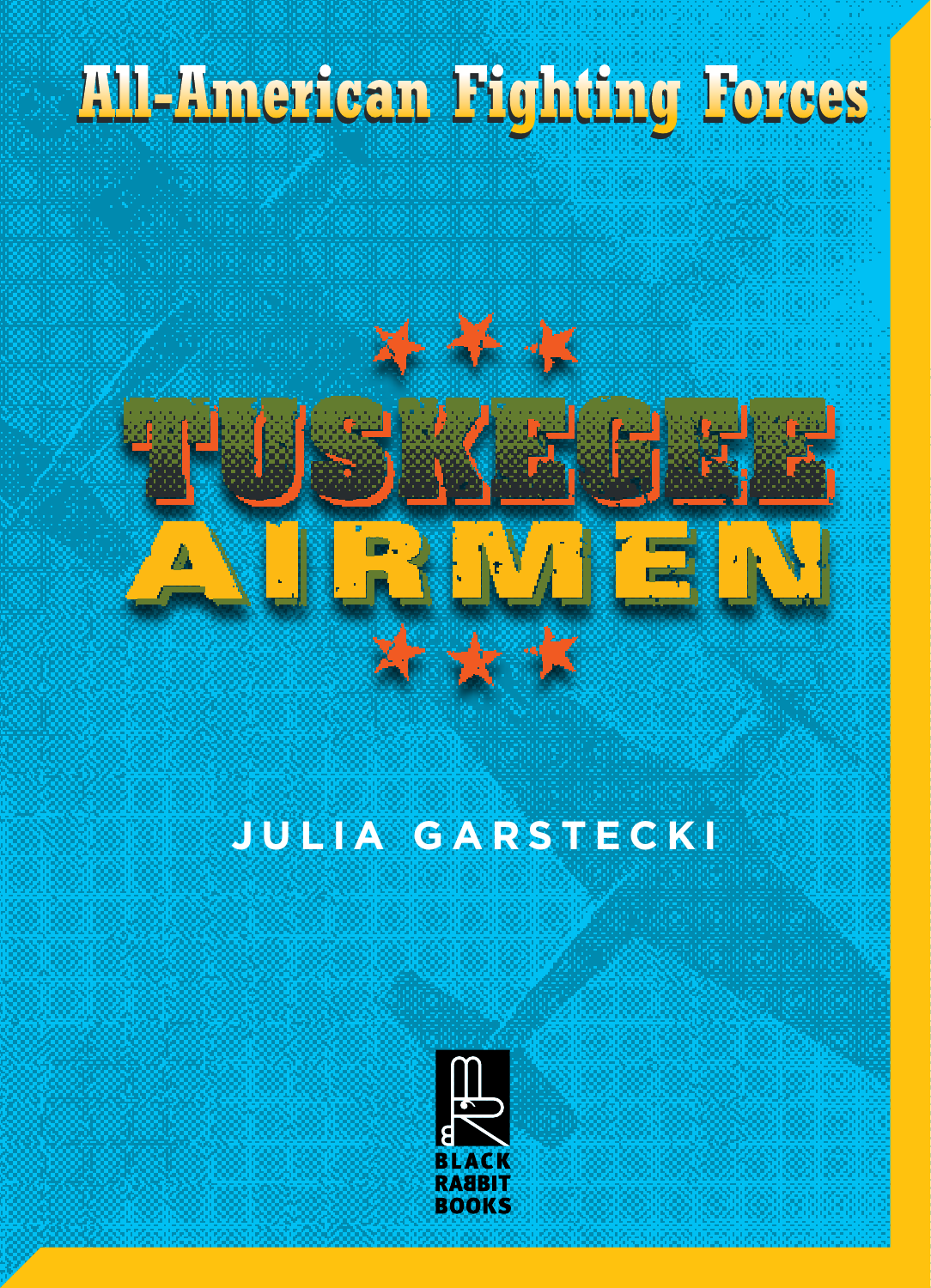Bolt is published by Black Rabbit Books P.O. Box 3263, Mankato, Minnesota, 56002. www.blackrabbitbooks.com Copyright © 2017 Black Rabbit Books

Design and Production by Brad Norr and Michael Sellner Photo Research by Rhonda Milbrett

All rights reserved. No part of this book may be reproduced in any form without written permission from the publisher.

Library of Congress Control Number: 2015954843

HC ISBN: 978-1-68072-004-4 PB ISBN: 978-1-68072-288-8

Printed in the United States at CG Book Printers, North Mankato, Minnesota, 56003. PO #1794 4/16

Web addresses included in this book were working and appropriate at the time of publication. The publisher is not responsible for broken or changed links.

#### Image Credits

442fw.afrc.af.mil: U.S. Air Force Photo, 20–21; Alamy: PF-(aircraft), 3, 8–9; AP Images: ASSOCIATED PRESS, 23, 24–25 (background); articles.chicagotribune.com: 32; Corbis: 4–5; Berliner Verlag/Archiv/dpa, 27 (top); Berliner Verlag, 10–11; Dreamstime: Brian Cogavin, 22; Artist/Colorist Margaret A. Rogers, MyVintagePhotos.com: 16–17 (airmen); LOC: Frissell, Toni, Back Cover, 1, 28–29 (background); Newscom: akg-images, Cover; Shutterstock: Bradley L. Grant, 31; Jiripravda, 16–17 (propeller); Tomas Picka, 6–7; Wikimedia: Office of War Information, 14; United States Air Force Trademark and Licensing program, 27 (wings); USAAF, 19; usaf, 12–13

Every effort has been made to contact copyright holders for material reproduced in this book. Any omissions will be rectified in subsequent printings if notice is given to the publisher.

**CHAPTER 1** War above Europe....4 **CHAPTER 2** Forming the Tuskegee Airmen. . . . .12 **CHAPTER 3** Brave Service. . . . . . . . .18 **CHAPTER 4** An Excellent Record. .26 **Other Resources.** . . . . . . . . . . 30

ntents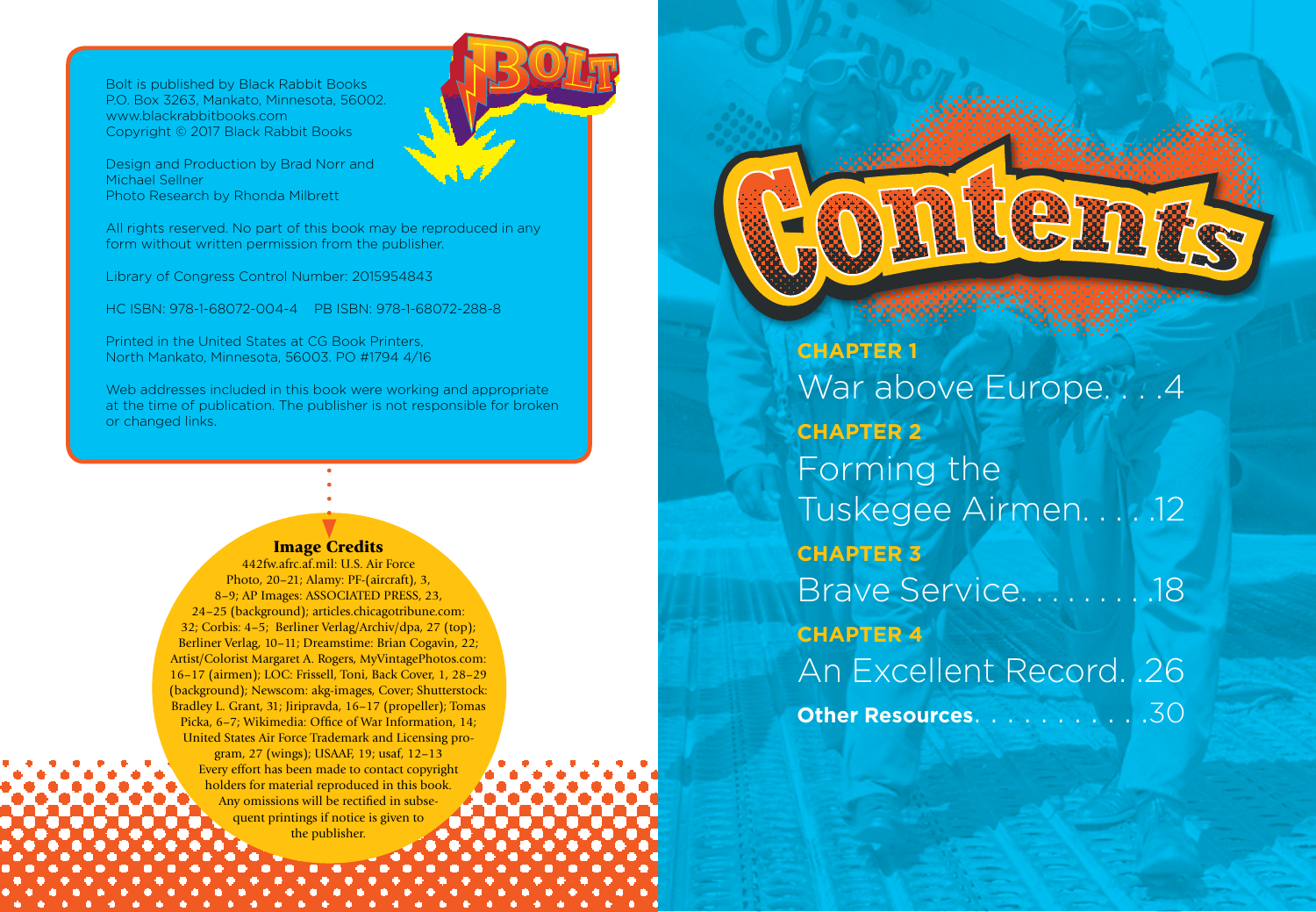# above Europe

Two black pilots flew high above **Europe**. Their job was to guard a U.S. bomber plane. Suddenly, they spotted an enemy plane. It had to be destroyed.

One pilot steered his fighter behind the enemy. But his guns jammed. The enemy tried to escape. But the other pilot fired, taking the enemy's plane down.

**5**



**CHAPTER 1**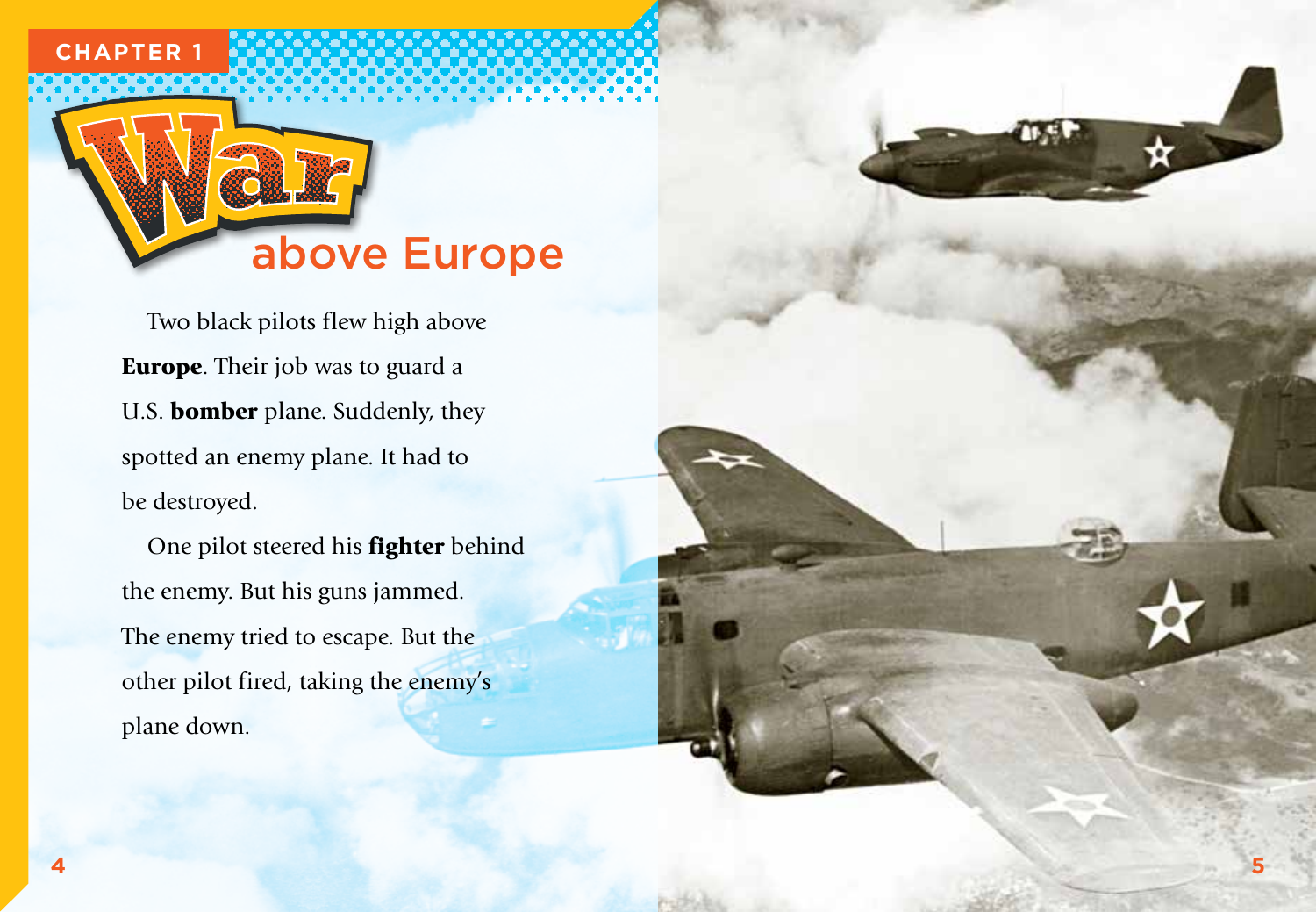### **PARTS OF A P-51 MUSTANG FIGHTER**